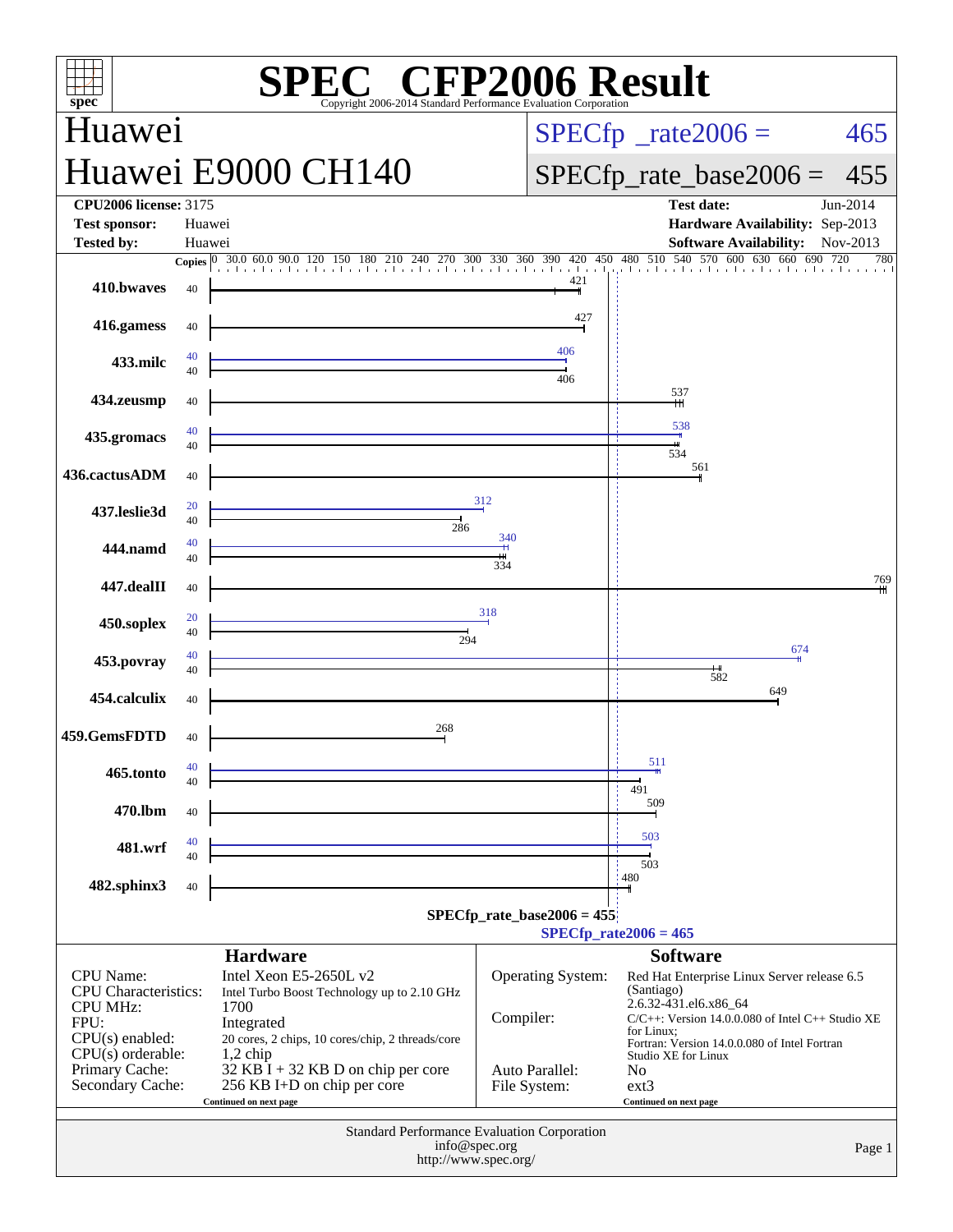

## Huawei Huawei E9000 CH140

 $SPECTp\_rate2006 = 465$ 

#### [SPECfp\\_rate\\_base2006 =](http://www.spec.org/auto/cpu2006/Docs/result-fields.html#SPECfpratebase2006) 455

#### **[CPU2006 license:](http://www.spec.org/auto/cpu2006/Docs/result-fields.html#CPU2006license)** 3175 **[Test date:](http://www.spec.org/auto/cpu2006/Docs/result-fields.html#Testdate)** Jun-2014

|                                                                            |                                                                                                                                |                                                                                    | .                                                                |
|----------------------------------------------------------------------------|--------------------------------------------------------------------------------------------------------------------------------|------------------------------------------------------------------------------------|------------------------------------------------------------------|
| <b>Test sponsor:</b>                                                       | Huawei                                                                                                                         |                                                                                    | <b>Hardware Availability: Sep-2013</b>                           |
| <b>Tested by:</b>                                                          | Huawei                                                                                                                         |                                                                                    | <b>Software Availability:</b><br>$Nov-2013$                      |
| L3 Cache:<br>Other Cache:<br>Memory:<br>Disk Subsystem:<br>Other Hardware: | $25 \text{ MB I+D}$ on chip per chip<br>None<br>128 GB (8 x 16 GB 2Rx4 PC3-14900R-13, ECC)<br>1 x 500 GB SATA, 7200RPM<br>None | <b>System State:</b><br><b>Base Pointers:</b><br>Peak Pointers:<br>Other Software: | Run level 3 (multi-user)<br>$32/64$ -bit<br>$32/64$ -bit<br>None |

| <b>Results Table</b> |               |                |       |                                                                                                          |       |                |            |               |                |              |                |              |                |              |
|----------------------|---------------|----------------|-------|----------------------------------------------------------------------------------------------------------|-------|----------------|------------|---------------|----------------|--------------|----------------|--------------|----------------|--------------|
|                      | <b>Base</b>   |                |       | <b>Peak</b>                                                                                              |       |                |            |               |                |              |                |              |                |              |
| <b>Benchmark</b>     | <b>Copies</b> | <b>Seconds</b> | Ratio | <b>Seconds</b>                                                                                           | Ratio | <b>Seconds</b> | Ratio      | <b>Copies</b> | <b>Seconds</b> | <b>Ratio</b> | <b>Seconds</b> | <b>Ratio</b> | <b>Seconds</b> | <b>Ratio</b> |
| 410.bwayes           | 40            | 1286           | 423   | 1291                                                                                                     | 421   | 1380           | 394        | 40            | 1286           | 423          | 1291           | 421          | 1380           | 394          |
| 416.gamess           | 40            | 1837           | 426   | 1832                                                                                                     | 428   | 1836           | 427        | 40            | 1837           | 426          | 1832           | 428          | 1836           | 427          |
| $433$ .milc          | 40            | 904            | 406   | 903                                                                                                      | 406   | 904            | 406        | 40            | 903            | 407          | 903            | 406          | 904            | 406          |
| 434.zeusmp           | 40            | 684            | 532   | 678                                                                                                      | 537   | 674            | <b>540</b> | 40            | 684            | 532          | 678            | 537          | 674            | 540          |
| 435.gromacs          | 40            | 538            | 531   | 535                                                                                                      | 534   | 533            | 536        | 40            | 530            | 538          | 530            | 538          | 532            | 536          |
| 436.cactusADM        | 40            | 855            | 559   | 852                                                                                                      | 561   | 853            | 561        | 40            | 855            | 559          | 852            | 561          | 853            | 561          |
| 437.leslie3d         | 40            | 1314           | 286   | 1313                                                                                                     | 286   | 1316           | 286        | 20            | 603            | 312          | 603            | 312          | 603            | 312          |
| 444.namd             | 40            | 960            | 334   | 950                                                                                                      | 338   | 970            | 331        | 40            | 943            | 340          | 955            | 336          | 944            | 340          |
| 447.dealII           | 40            | 593            | 772   | 595                                                                                                      | 769   | 598            | 765        | 40            | 593            | 772          | 595            | 769          | 598            | 765          |
| $450$ .soplex        | 40            | 1134           | 294   | 1133                                                                                                     | 294   | 1133           | 294        | 20            | 526            | 317          | 525            | 318          | 525            | 318          |
| $453$ .povray        | 40            | 370            | 575   | 365                                                                                                      | 584   | 366            | 582        | 40            | 317            | 672          | 316            | 674          | 316            | 674          |
| 454.calculix         | 40            | 508            | 649   | 509                                                                                                      | 648   | 508            | 649        | 40            | 508            | 649          | 509            | 648          | 508            | 649          |
| 459.GemsFDTD         | 40            | 1584           | 268   | 1585                                                                                                     | 268   | 1584           | 268        | 40            | 1584           | 268          | 1585           | 268          | 1584           | 268          |
| 465.tonto            | 40            | 803            | 490   | 802                                                                                                      | 491   | 801            | 491        | 40            | 770            | 511          | 773            | 509          | 765            | 514          |
| 470.1bm              | 40            | 1079           | 509   | 1079                                                                                                     | 509   | 1080           | 509        | 40            | 1079           | 509          | 1079           | 509          | 1080           | 509          |
| 481.wrf              | 40            | 889            | 503   | 891                                                                                                      | 501   | 889            | 503        | 40            | 887            | 503          | 887            | 504          | 888            | 503          |
| $482$ .sphinx $3$    | 40            | 1623           | 480   | 1623                                                                                                     | 480l  | 1629           | 479        | 40            | 1623           | 480          | 1623           | 480          | 1629           | 479          |
|                      |               |                |       | Results appear in the order in which they were run. Bold underlined text indicates a median measurement. |       |                |            |               |                |              |                |              |                |              |

#### **[Submit Notes](http://www.spec.org/auto/cpu2006/Docs/result-fields.html#SubmitNotes)**

 The numactl mechanism was used to bind copies to processors. The config file option 'submit' was used to generate numactl commands to bind each copy to a specific processor. For details, please see the config file.

#### **[Operating System Notes](http://www.spec.org/auto/cpu2006/Docs/result-fields.html#OperatingSystemNotes)**

Stack size set to unlimited using "ulimit -s unlimited"

#### **[Platform Notes](http://www.spec.org/auto/cpu2006/Docs/result-fields.html#PlatformNotes)**

 BIOS configuration: Set Power Efficiency Mode to Performance Baseboard Management Controller used to adjust the fan speed to 100%

Continued on next page

Standard Performance Evaluation Corporation [info@spec.org](mailto:info@spec.org) <http://www.spec.org/>

Page 2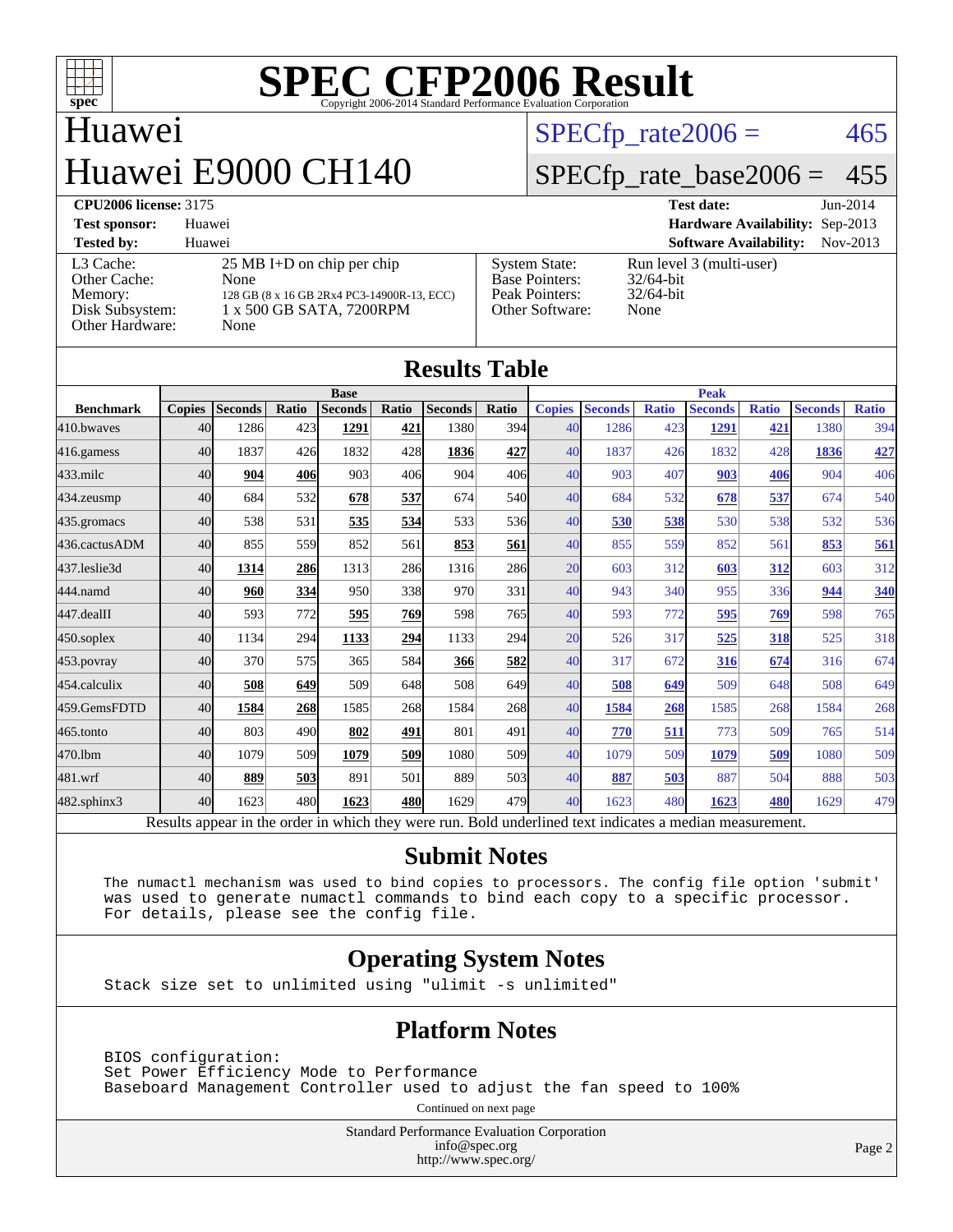

Huawei

Huawei E9000 CH140

 $SPECTp\_rate2006 = 465$ 

**[Tested by:](http://www.spec.org/auto/cpu2006/Docs/result-fields.html#Testedby)** Huawei **[Software Availability:](http://www.spec.org/auto/cpu2006/Docs/result-fields.html#SoftwareAvailability)** Nov-2013

[SPECfp\\_rate\\_base2006 =](http://www.spec.org/auto/cpu2006/Docs/result-fields.html#SPECfpratebase2006) 455 **[CPU2006 license:](http://www.spec.org/auto/cpu2006/Docs/result-fields.html#CPU2006license)** 3175 **[Test date:](http://www.spec.org/auto/cpu2006/Docs/result-fields.html#Testdate)** Jun-2014 **[Test sponsor:](http://www.spec.org/auto/cpu2006/Docs/result-fields.html#Testsponsor)** Huawei **[Hardware Availability:](http://www.spec.org/auto/cpu2006/Docs/result-fields.html#HardwareAvailability)** Sep-2013

#### **[Platform Notes \(Continued\)](http://www.spec.org/auto/cpu2006/Docs/result-fields.html#PlatformNotes)**

 Sysinfo program /spec/config/sysinfo.rev6818 \$Rev: 6818 \$ \$Date:: 2012-07-17 #\$ e86d102572650a6e4d596a3cee98f191 running on localhost Tue Jun 10 01:23:14 2014 This section contains SUT (System Under Test) info as seen by some common utilities. To remove or add to this section, see: <http://www.spec.org/cpu2006/Docs/config.html#sysinfo> From /proc/cpuinfo model name : Intel(R) Xeon(R) CPU E5-2650L v2 @ 1.70GHz 2 "physical id"s (chips) 40 "processors" cores, siblings (Caution: counting these is hw and system dependent. The following excerpts from /proc/cpuinfo might not be reliable. Use with caution.) cpu cores : 10 siblings : 20 physical 0: cores 0 1 2 3 4 8 9 10 11 12 physical 1: cores 0 1 2 3 4 8 9 10 11 12 cache size : 25600 KB From /proc/meminfo MemTotal: 132114848 kB HugePages\_Total: 0<br>Hugepagesize: 2048 kB Hugepagesize: /usr/bin/lsb\_release -d Red Hat Enterprise Linux Server release 6.5 (Santiago) From /etc/\*release\* /etc/\*version\* redhat-release: Red Hat Enterprise Linux Server release 6.5 (Santiago) system-release: Red Hat Enterprise Linux Server release 6.5 (Santiago) system-release-cpe: cpe:/o:redhat:enterprise\_linux:6server:ga:server uname -a: Linux localhost 2.6.32-431.el6.x86\_64 #1 SMP Sun Nov 10 22:19:54 EST 2013 x86\_64 x86\_64 x86\_64 GNU/Linux run-level 3 Jun 9 08:12 SPEC is set to: /spec Filesystem Type Size Used Avail Use% Mounted on /dev/sda2 ext3 455G 132G 301G 31% / Additional information from dmidecode: BIOS Insyde Corp. OARYV388 04/23/2014 Memory: 8x Samsung M393B2G70BH0-CMA 16 GB 1600 MHz 2 rank (End of data from sysinfo program)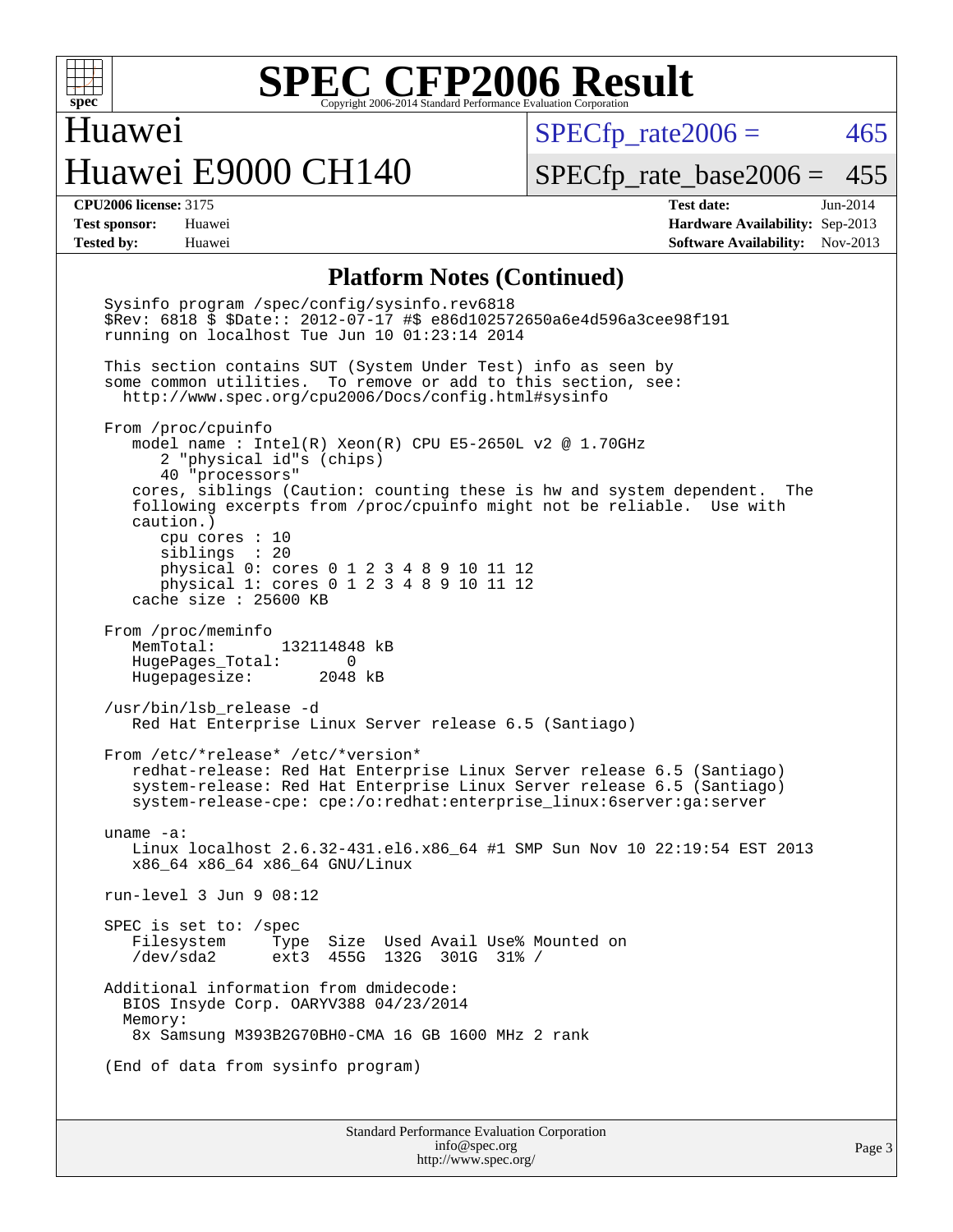

### Huawei

# Huawei E9000 CH140

 $SPECTp\_rate2006 = 465$ 

[SPECfp\\_rate\\_base2006 =](http://www.spec.org/auto/cpu2006/Docs/result-fields.html#SPECfpratebase2006) 455

**[CPU2006 license:](http://www.spec.org/auto/cpu2006/Docs/result-fields.html#CPU2006license)** 3175 **[Test date:](http://www.spec.org/auto/cpu2006/Docs/result-fields.html#Testdate)** Jun-2014 **[Test sponsor:](http://www.spec.org/auto/cpu2006/Docs/result-fields.html#Testsponsor)** Huawei **[Hardware Availability:](http://www.spec.org/auto/cpu2006/Docs/result-fields.html#HardwareAvailability)** Sep-2013 **[Tested by:](http://www.spec.org/auto/cpu2006/Docs/result-fields.html#Testedby)** Huawei **[Software Availability:](http://www.spec.org/auto/cpu2006/Docs/result-fields.html#SoftwareAvailability)** Nov-2013

#### **[General Notes](http://www.spec.org/auto/cpu2006/Docs/result-fields.html#GeneralNotes)**

Environment variables set by runspec before the start of the run: LD LIBRARY PATH = "/spec/libs/32:/spec/libs/64:/spec/sh"

 Binaries compiled on a system with 1x Core i7-860 CPU + 8GB memory using RedHat EL 6.4 Transparent Huge Pages enabled with: echo always > /sys/kernel/mm/redhat\_transparent\_hugepage/enabled Filesystem page cache cleared with: echo 1> /proc/sys/vm/drop\_caches runspec command invoked through numactl i.e.: numactl --interleave=all runspec <etc>

#### **[Base Compiler Invocation](http://www.spec.org/auto/cpu2006/Docs/result-fields.html#BaseCompilerInvocation)**

[C benchmarks](http://www.spec.org/auto/cpu2006/Docs/result-fields.html#Cbenchmarks):  $\text{icc}$   $-\text{m64}$ 

[C++ benchmarks:](http://www.spec.org/auto/cpu2006/Docs/result-fields.html#CXXbenchmarks) [icpc -m64](http://www.spec.org/cpu2006/results/res2014q3/cpu2006-20140612-29883.flags.html#user_CXXbase_intel_icpc_64bit_bedb90c1146cab66620883ef4f41a67e)

[Fortran benchmarks](http://www.spec.org/auto/cpu2006/Docs/result-fields.html#Fortranbenchmarks): [ifort -m64](http://www.spec.org/cpu2006/results/res2014q3/cpu2006-20140612-29883.flags.html#user_FCbase_intel_ifort_64bit_ee9d0fb25645d0210d97eb0527dcc06e)

[Benchmarks using both Fortran and C](http://www.spec.org/auto/cpu2006/Docs/result-fields.html#BenchmarksusingbothFortranandC): [icc -m64](http://www.spec.org/cpu2006/results/res2014q3/cpu2006-20140612-29883.flags.html#user_CC_FCbase_intel_icc_64bit_0b7121f5ab7cfabee23d88897260401c) [ifort -m64](http://www.spec.org/cpu2006/results/res2014q3/cpu2006-20140612-29883.flags.html#user_CC_FCbase_intel_ifort_64bit_ee9d0fb25645d0210d97eb0527dcc06e)

### **[Base Portability Flags](http://www.spec.org/auto/cpu2006/Docs/result-fields.html#BasePortabilityFlags)**

| 410.bwaves: -DSPEC CPU LP64                 |                                                                |
|---------------------------------------------|----------------------------------------------------------------|
| 416.gamess: - DSPEC_CPU_LP64                |                                                                |
| 433.milc: -DSPEC CPU LP64                   |                                                                |
| 434.zeusmp: - DSPEC_CPU_LP64                |                                                                |
| 435.gromacs: -DSPEC_CPU_LP64 -nofor_main    |                                                                |
| 436.cactusADM: -DSPEC CPU LP64 -nofor main  |                                                                |
| 437.leslie3d: -DSPEC CPU LP64               |                                                                |
| 444.namd: - DSPEC_CPU_LP64                  |                                                                |
| 447.dealII: -DSPEC CPU LP64                 |                                                                |
| 450.soplex: -DSPEC_CPU_LP64                 |                                                                |
| 453.povray: -DSPEC_CPU_LP64                 |                                                                |
| 454.calculix: - DSPEC CPU LP64 - nofor main |                                                                |
| 459. GemsFDTD: - DSPEC CPU LP64             |                                                                |
| 465.tonto: - DSPEC CPU LP64                 |                                                                |
| 470.1bm: - DSPEC CPU LP64                   |                                                                |
|                                             | 481.wrf: -DSPEC CPU_LP64 -DSPEC_CPU_CASE_FLAG -DSPEC_CPU_LINUX |
| 482.sphinx3: -DSPEC CPU LP64                |                                                                |
|                                             |                                                                |

| <b>Standard Performance Evaluation Corporation</b> |
|----------------------------------------------------|
| info@spec.org                                      |
| http://www.spec.org/                               |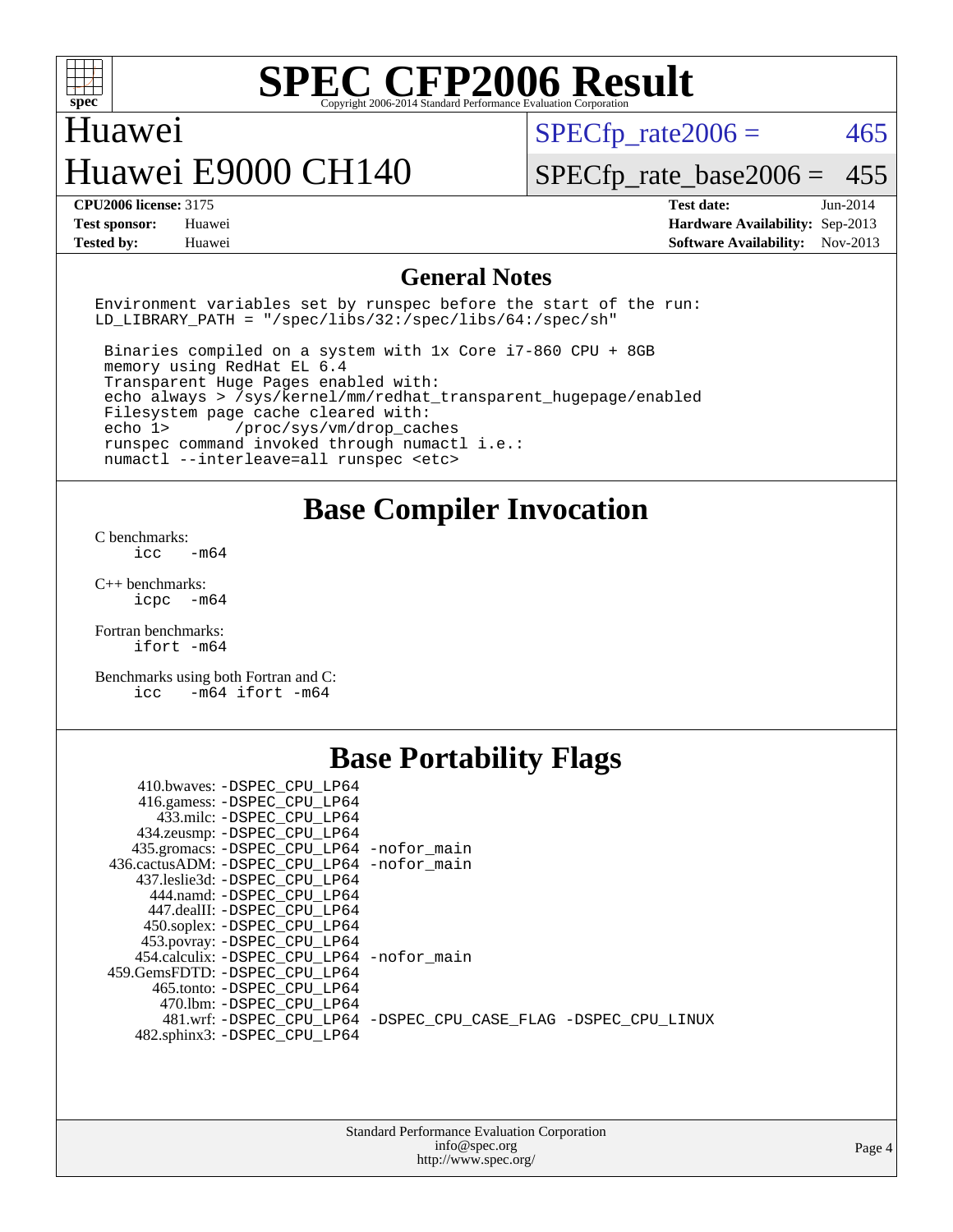

## Huawei Huawei E9000 CH140

 $SPECTp\_rate2006 = 465$ 

[SPECfp\\_rate\\_base2006 =](http://www.spec.org/auto/cpu2006/Docs/result-fields.html#SPECfpratebase2006) 455

**[CPU2006 license:](http://www.spec.org/auto/cpu2006/Docs/result-fields.html#CPU2006license)** 3175 **[Test date:](http://www.spec.org/auto/cpu2006/Docs/result-fields.html#Testdate)** Jun-2014 **[Test sponsor:](http://www.spec.org/auto/cpu2006/Docs/result-fields.html#Testsponsor)** Huawei **[Hardware Availability:](http://www.spec.org/auto/cpu2006/Docs/result-fields.html#HardwareAvailability)** Sep-2013 **[Tested by:](http://www.spec.org/auto/cpu2006/Docs/result-fields.html#Testedby)** Huawei **[Software Availability:](http://www.spec.org/auto/cpu2006/Docs/result-fields.html#SoftwareAvailability)** Nov-2013

### **[Base Optimization Flags](http://www.spec.org/auto/cpu2006/Docs/result-fields.html#BaseOptimizationFlags)**

[C benchmarks](http://www.spec.org/auto/cpu2006/Docs/result-fields.html#Cbenchmarks):

[-xAVX](http://www.spec.org/cpu2006/results/res2014q3/cpu2006-20140612-29883.flags.html#user_CCbase_f-xAVX) [-ipo](http://www.spec.org/cpu2006/results/res2014q3/cpu2006-20140612-29883.flags.html#user_CCbase_f-ipo) [-O3](http://www.spec.org/cpu2006/results/res2014q3/cpu2006-20140612-29883.flags.html#user_CCbase_f-O3) [-no-prec-div](http://www.spec.org/cpu2006/results/res2014q3/cpu2006-20140612-29883.flags.html#user_CCbase_f-no-prec-div) [-opt-prefetch](http://www.spec.org/cpu2006/results/res2014q3/cpu2006-20140612-29883.flags.html#user_CCbase_f-opt-prefetch) [-auto-p32](http://www.spec.org/cpu2006/results/res2014q3/cpu2006-20140612-29883.flags.html#user_CCbase_f-auto-p32) [-ansi-alias](http://www.spec.org/cpu2006/results/res2014q3/cpu2006-20140612-29883.flags.html#user_CCbase_f-ansi-alias) [-opt-mem-layout-trans=3](http://www.spec.org/cpu2006/results/res2014q3/cpu2006-20140612-29883.flags.html#user_CCbase_f-opt-mem-layout-trans_a7b82ad4bd7abf52556d4961a2ae94d5)

[C++ benchmarks:](http://www.spec.org/auto/cpu2006/Docs/result-fields.html#CXXbenchmarks)

[-xAVX](http://www.spec.org/cpu2006/results/res2014q3/cpu2006-20140612-29883.flags.html#user_CXXbase_f-xAVX) [-ipo](http://www.spec.org/cpu2006/results/res2014q3/cpu2006-20140612-29883.flags.html#user_CXXbase_f-ipo) [-O3](http://www.spec.org/cpu2006/results/res2014q3/cpu2006-20140612-29883.flags.html#user_CXXbase_f-O3) [-no-prec-div](http://www.spec.org/cpu2006/results/res2014q3/cpu2006-20140612-29883.flags.html#user_CXXbase_f-no-prec-div) [-opt-prefetch](http://www.spec.org/cpu2006/results/res2014q3/cpu2006-20140612-29883.flags.html#user_CXXbase_f-opt-prefetch) [-auto-p32](http://www.spec.org/cpu2006/results/res2014q3/cpu2006-20140612-29883.flags.html#user_CXXbase_f-auto-p32) [-ansi-alias](http://www.spec.org/cpu2006/results/res2014q3/cpu2006-20140612-29883.flags.html#user_CXXbase_f-ansi-alias) [-opt-mem-layout-trans=3](http://www.spec.org/cpu2006/results/res2014q3/cpu2006-20140612-29883.flags.html#user_CXXbase_f-opt-mem-layout-trans_a7b82ad4bd7abf52556d4961a2ae94d5)

[Fortran benchmarks](http://www.spec.org/auto/cpu2006/Docs/result-fields.html#Fortranbenchmarks): [-xAVX](http://www.spec.org/cpu2006/results/res2014q3/cpu2006-20140612-29883.flags.html#user_FCbase_f-xAVX) [-ipo](http://www.spec.org/cpu2006/results/res2014q3/cpu2006-20140612-29883.flags.html#user_FCbase_f-ipo) [-O3](http://www.spec.org/cpu2006/results/res2014q3/cpu2006-20140612-29883.flags.html#user_FCbase_f-O3) [-no-prec-div](http://www.spec.org/cpu2006/results/res2014q3/cpu2006-20140612-29883.flags.html#user_FCbase_f-no-prec-div) [-opt-prefetch](http://www.spec.org/cpu2006/results/res2014q3/cpu2006-20140612-29883.flags.html#user_FCbase_f-opt-prefetch)

[Benchmarks using both Fortran and C](http://www.spec.org/auto/cpu2006/Docs/result-fields.html#BenchmarksusingbothFortranandC):

[-xAVX](http://www.spec.org/cpu2006/results/res2014q3/cpu2006-20140612-29883.flags.html#user_CC_FCbase_f-xAVX) [-ipo](http://www.spec.org/cpu2006/results/res2014q3/cpu2006-20140612-29883.flags.html#user_CC_FCbase_f-ipo) [-O3](http://www.spec.org/cpu2006/results/res2014q3/cpu2006-20140612-29883.flags.html#user_CC_FCbase_f-O3) [-no-prec-div](http://www.spec.org/cpu2006/results/res2014q3/cpu2006-20140612-29883.flags.html#user_CC_FCbase_f-no-prec-div) [-opt-prefetch](http://www.spec.org/cpu2006/results/res2014q3/cpu2006-20140612-29883.flags.html#user_CC_FCbase_f-opt-prefetch) [-auto-p32](http://www.spec.org/cpu2006/results/res2014q3/cpu2006-20140612-29883.flags.html#user_CC_FCbase_f-auto-p32) [-ansi-alias](http://www.spec.org/cpu2006/results/res2014q3/cpu2006-20140612-29883.flags.html#user_CC_FCbase_f-ansi-alias) [-opt-mem-layout-trans=3](http://www.spec.org/cpu2006/results/res2014q3/cpu2006-20140612-29883.flags.html#user_CC_FCbase_f-opt-mem-layout-trans_a7b82ad4bd7abf52556d4961a2ae94d5)

### **[Peak Compiler Invocation](http://www.spec.org/auto/cpu2006/Docs/result-fields.html#PeakCompilerInvocation)**

[C benchmarks](http://www.spec.org/auto/cpu2006/Docs/result-fields.html#Cbenchmarks):  $i<sub>c</sub>$   $-m64$ 

[C++ benchmarks \(except as noted below\):](http://www.spec.org/auto/cpu2006/Docs/result-fields.html#CXXbenchmarksexceptasnotedbelow) [icpc -m64](http://www.spec.org/cpu2006/results/res2014q3/cpu2006-20140612-29883.flags.html#user_CXXpeak_intel_icpc_64bit_bedb90c1146cab66620883ef4f41a67e)

450.soplex: [icpc -m32](http://www.spec.org/cpu2006/results/res2014q3/cpu2006-20140612-29883.flags.html#user_peakCXXLD450_soplex_intel_icpc_4e5a5ef1a53fd332b3c49e69c3330699)

[Fortran benchmarks](http://www.spec.org/auto/cpu2006/Docs/result-fields.html#Fortranbenchmarks): [ifort -m64](http://www.spec.org/cpu2006/results/res2014q3/cpu2006-20140612-29883.flags.html#user_FCpeak_intel_ifort_64bit_ee9d0fb25645d0210d97eb0527dcc06e)

[Benchmarks using both Fortran and C](http://www.spec.org/auto/cpu2006/Docs/result-fields.html#BenchmarksusingbothFortranandC):<br>icc -m64 ifort -m64  $-m64$  ifort  $-m64$ 

#### **[Peak Portability Flags](http://www.spec.org/auto/cpu2006/Docs/result-fields.html#PeakPortabilityFlags)**

| 410.bwaves: - DSPEC CPU LP64                |  |
|---------------------------------------------|--|
| 416.gamess: -DSPEC_CPU_LP64                 |  |
| 433.milc: - DSPEC_CPU LP64                  |  |
| 434.zeusmp: -DSPEC_CPU_LP64                 |  |
| 435.gromacs: -DSPEC_CPU_LP64 -nofor_main    |  |
| 436.cactusADM: -DSPEC CPU LP64 -nofor main  |  |
| 437.leslie3d: -DSPEC CPU LP64               |  |
| 444.namd: - DSPEC CPU LP64                  |  |
| 447.dealII: -DSPEC CPU LP64                 |  |
| 453.povray: -DSPEC_CPU_LP64                 |  |
| 454.calculix: - DSPEC CPU LP64 - nofor main |  |
| 459.GemsFDTD: - DSPEC_CPU_LP64              |  |

Continued on next page

Standard Performance Evaluation Corporation [info@spec.org](mailto:info@spec.org) <http://www.spec.org/>

Page 5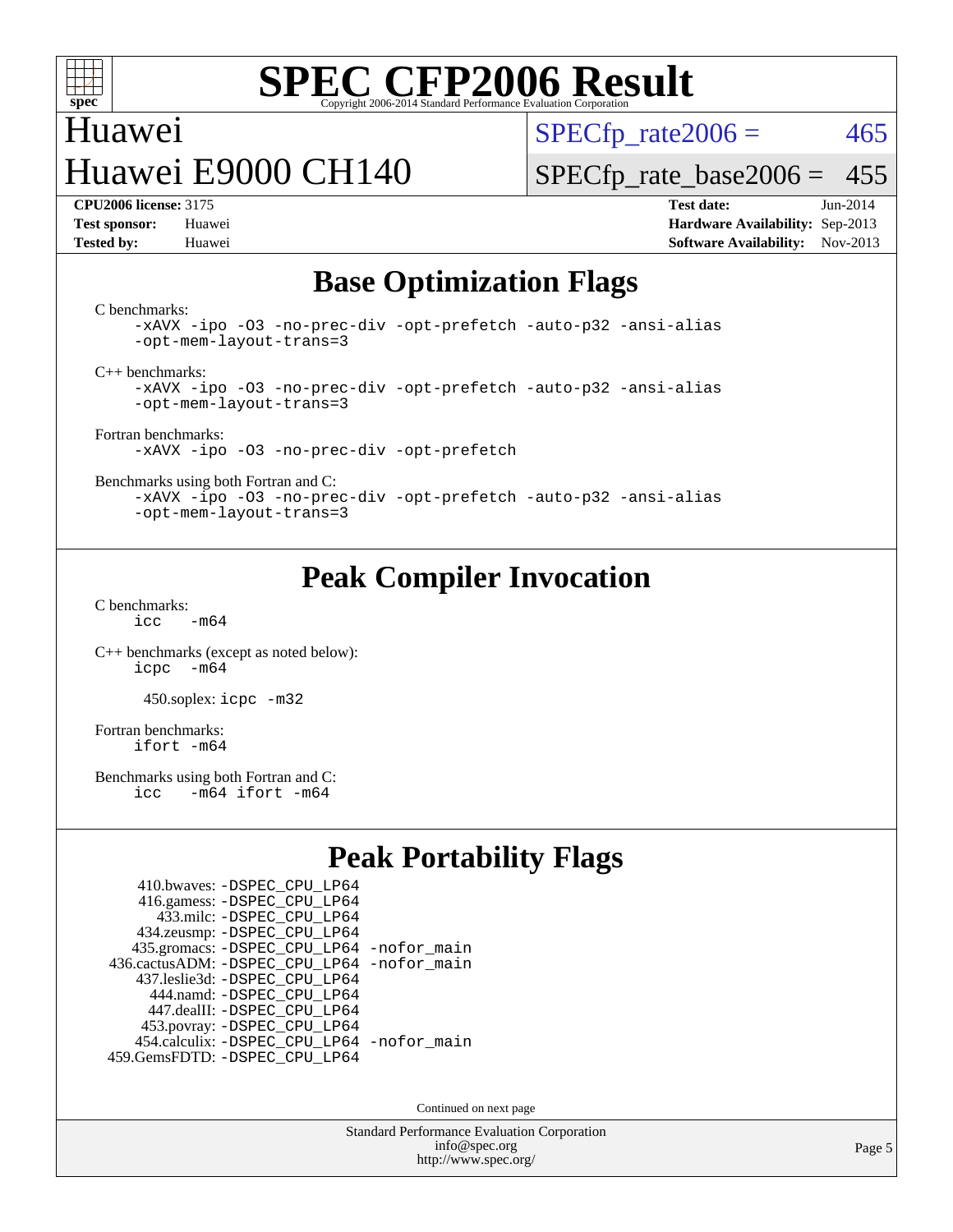

## Huawei Huawei E9000 CH140

 $SPECTp\_rate2006 = 465$ 

[SPECfp\\_rate\\_base2006 =](http://www.spec.org/auto/cpu2006/Docs/result-fields.html#SPECfpratebase2006) 455

**[CPU2006 license:](http://www.spec.org/auto/cpu2006/Docs/result-fields.html#CPU2006license)** 3175 **[Test date:](http://www.spec.org/auto/cpu2006/Docs/result-fields.html#Testdate)** Jun-2014 **[Test sponsor:](http://www.spec.org/auto/cpu2006/Docs/result-fields.html#Testsponsor)** Huawei **[Hardware Availability:](http://www.spec.org/auto/cpu2006/Docs/result-fields.html#HardwareAvailability)** Sep-2013 **[Tested by:](http://www.spec.org/auto/cpu2006/Docs/result-fields.html#Testedby)** Huawei **[Software Availability:](http://www.spec.org/auto/cpu2006/Docs/result-fields.html#SoftwareAvailability)** Nov-2013

## **[Peak Portability Flags \(Continued\)](http://www.spec.org/auto/cpu2006/Docs/result-fields.html#PeakPortabilityFlags)**

 465.tonto: [-DSPEC\\_CPU\\_LP64](http://www.spec.org/cpu2006/results/res2014q3/cpu2006-20140612-29883.flags.html#suite_peakPORTABILITY465_tonto_DSPEC_CPU_LP64) 470.lbm: [-DSPEC\\_CPU\\_LP64](http://www.spec.org/cpu2006/results/res2014q3/cpu2006-20140612-29883.flags.html#suite_peakPORTABILITY470_lbm_DSPEC_CPU_LP64) 482.sphinx3: [-DSPEC\\_CPU\\_LP64](http://www.spec.org/cpu2006/results/res2014q3/cpu2006-20140612-29883.flags.html#suite_peakPORTABILITY482_sphinx3_DSPEC_CPU_LP64)

481.wrf: [-DSPEC\\_CPU\\_LP64](http://www.spec.org/cpu2006/results/res2014q3/cpu2006-20140612-29883.flags.html#suite_peakPORTABILITY481_wrf_DSPEC_CPU_LP64) [-DSPEC\\_CPU\\_CASE\\_FLAG](http://www.spec.org/cpu2006/results/res2014q3/cpu2006-20140612-29883.flags.html#b481.wrf_peakCPORTABILITY_DSPEC_CPU_CASE_FLAG) [-DSPEC\\_CPU\\_LINUX](http://www.spec.org/cpu2006/results/res2014q3/cpu2006-20140612-29883.flags.html#b481.wrf_peakCPORTABILITY_DSPEC_CPU_LINUX)

## **[Peak Optimization Flags](http://www.spec.org/auto/cpu2006/Docs/result-fields.html#PeakOptimizationFlags)**

[C benchmarks](http://www.spec.org/auto/cpu2006/Docs/result-fields.html#Cbenchmarks):

 433.milc: [-xAVX](http://www.spec.org/cpu2006/results/res2014q3/cpu2006-20140612-29883.flags.html#user_peakPASS2_CFLAGSPASS2_LDFLAGS433_milc_f-xAVX)(pass 2) [-prof-gen](http://www.spec.org/cpu2006/results/res2014q3/cpu2006-20140612-29883.flags.html#user_peakPASS1_CFLAGSPASS1_LDFLAGS433_milc_prof_gen_e43856698f6ca7b7e442dfd80e94a8fc)(pass 1) [-ipo](http://www.spec.org/cpu2006/results/res2014q3/cpu2006-20140612-29883.flags.html#user_peakPASS2_CFLAGSPASS2_LDFLAGS433_milc_f-ipo)(pass 2) [-O3](http://www.spec.org/cpu2006/results/res2014q3/cpu2006-20140612-29883.flags.html#user_peakPASS2_CFLAGSPASS2_LDFLAGS433_milc_f-O3)(pass 2) [-no-prec-div](http://www.spec.org/cpu2006/results/res2014q3/cpu2006-20140612-29883.flags.html#user_peakPASS2_CFLAGSPASS2_LDFLAGS433_milc_f-no-prec-div)(pass 2) [-opt-mem-layout-trans=3](http://www.spec.org/cpu2006/results/res2014q3/cpu2006-20140612-29883.flags.html#user_peakPASS2_CFLAGS433_milc_f-opt-mem-layout-trans_a7b82ad4bd7abf52556d4961a2ae94d5)(pass 2) [-prof-use](http://www.spec.org/cpu2006/results/res2014q3/cpu2006-20140612-29883.flags.html#user_peakPASS2_CFLAGSPASS2_LDFLAGS433_milc_prof_use_bccf7792157ff70d64e32fe3e1250b55)(pass 2) [-auto-ilp32](http://www.spec.org/cpu2006/results/res2014q3/cpu2006-20140612-29883.flags.html#user_peakCOPTIMIZE433_milc_f-auto-ilp32)

 $470$ .lbm: basepeak = yes

 $482$ .sphinx3: basepeak = yes

#### [C++ benchmarks:](http://www.spec.org/auto/cpu2006/Docs/result-fields.html#CXXbenchmarks)

 444.namd: [-xAVX](http://www.spec.org/cpu2006/results/res2014q3/cpu2006-20140612-29883.flags.html#user_peakPASS2_CXXFLAGSPASS2_LDFLAGS444_namd_f-xAVX)(pass 2) [-prof-gen](http://www.spec.org/cpu2006/results/res2014q3/cpu2006-20140612-29883.flags.html#user_peakPASS1_CXXFLAGSPASS1_LDFLAGS444_namd_prof_gen_e43856698f6ca7b7e442dfd80e94a8fc)(pass 1) [-ipo](http://www.spec.org/cpu2006/results/res2014q3/cpu2006-20140612-29883.flags.html#user_peakPASS2_CXXFLAGSPASS2_LDFLAGS444_namd_f-ipo)(pass 2) [-O3](http://www.spec.org/cpu2006/results/res2014q3/cpu2006-20140612-29883.flags.html#user_peakPASS2_CXXFLAGSPASS2_LDFLAGS444_namd_f-O3)(pass 2) [-no-prec-div](http://www.spec.org/cpu2006/results/res2014q3/cpu2006-20140612-29883.flags.html#user_peakPASS2_CXXFLAGSPASS2_LDFLAGS444_namd_f-no-prec-div)(pass 2) [-opt-mem-layout-trans=3](http://www.spec.org/cpu2006/results/res2014q3/cpu2006-20140612-29883.flags.html#user_peakPASS2_CXXFLAGS444_namd_f-opt-mem-layout-trans_a7b82ad4bd7abf52556d4961a2ae94d5)(pass 2) [-prof-use](http://www.spec.org/cpu2006/results/res2014q3/cpu2006-20140612-29883.flags.html#user_peakPASS2_CXXFLAGSPASS2_LDFLAGS444_namd_prof_use_bccf7792157ff70d64e32fe3e1250b55)(pass 2) [-fno-alias](http://www.spec.org/cpu2006/results/res2014q3/cpu2006-20140612-29883.flags.html#user_peakCXXOPTIMIZE444_namd_f-no-alias_694e77f6c5a51e658e82ccff53a9e63a) [-auto-ilp32](http://www.spec.org/cpu2006/results/res2014q3/cpu2006-20140612-29883.flags.html#user_peakCXXOPTIMIZE444_namd_f-auto-ilp32)

447.dealII: basepeak = yes

 $450$ .soplex:  $-x$ AVX(pass 2)  $-p$ rof-gen(pass 1)  $-i$ po(pass 2)  $-03$ (pass 2) [-no-prec-div](http://www.spec.org/cpu2006/results/res2014q3/cpu2006-20140612-29883.flags.html#user_peakPASS2_CXXFLAGSPASS2_LDFLAGS450_soplex_f-no-prec-div)(pass 2) [-opt-mem-layout-trans=3](http://www.spec.org/cpu2006/results/res2014q3/cpu2006-20140612-29883.flags.html#user_peakPASS2_CXXFLAGS450_soplex_f-opt-mem-layout-trans_a7b82ad4bd7abf52556d4961a2ae94d5)(pass 2) [-prof-use](http://www.spec.org/cpu2006/results/res2014q3/cpu2006-20140612-29883.flags.html#user_peakPASS2_CXXFLAGSPASS2_LDFLAGS450_soplex_prof_use_bccf7792157ff70d64e32fe3e1250b55)(pass 2) [-opt-malloc-options=3](http://www.spec.org/cpu2006/results/res2014q3/cpu2006-20140612-29883.flags.html#user_peakOPTIMIZE450_soplex_f-opt-malloc-options_13ab9b803cf986b4ee62f0a5998c2238)

 453.povray: [-xAVX](http://www.spec.org/cpu2006/results/res2014q3/cpu2006-20140612-29883.flags.html#user_peakPASS2_CXXFLAGSPASS2_LDFLAGS453_povray_f-xAVX)(pass 2) [-prof-gen](http://www.spec.org/cpu2006/results/res2014q3/cpu2006-20140612-29883.flags.html#user_peakPASS1_CXXFLAGSPASS1_LDFLAGS453_povray_prof_gen_e43856698f6ca7b7e442dfd80e94a8fc)(pass 1) [-ipo](http://www.spec.org/cpu2006/results/res2014q3/cpu2006-20140612-29883.flags.html#user_peakPASS2_CXXFLAGSPASS2_LDFLAGS453_povray_f-ipo)(pass 2) [-O3](http://www.spec.org/cpu2006/results/res2014q3/cpu2006-20140612-29883.flags.html#user_peakPASS2_CXXFLAGSPASS2_LDFLAGS453_povray_f-O3)(pass 2) [-no-prec-div](http://www.spec.org/cpu2006/results/res2014q3/cpu2006-20140612-29883.flags.html#user_peakPASS2_CXXFLAGSPASS2_LDFLAGS453_povray_f-no-prec-div)(pass 2) [-opt-mem-layout-trans=3](http://www.spec.org/cpu2006/results/res2014q3/cpu2006-20140612-29883.flags.html#user_peakPASS2_CXXFLAGS453_povray_f-opt-mem-layout-trans_a7b82ad4bd7abf52556d4961a2ae94d5)(pass 2) [-prof-use](http://www.spec.org/cpu2006/results/res2014q3/cpu2006-20140612-29883.flags.html#user_peakPASS2_CXXFLAGSPASS2_LDFLAGS453_povray_prof_use_bccf7792157ff70d64e32fe3e1250b55)(pass 2) [-unroll4](http://www.spec.org/cpu2006/results/res2014q3/cpu2006-20140612-29883.flags.html#user_peakCXXOPTIMIZE453_povray_f-unroll_4e5e4ed65b7fd20bdcd365bec371b81f) [-ansi-alias](http://www.spec.org/cpu2006/results/res2014q3/cpu2006-20140612-29883.flags.html#user_peakCXXOPTIMIZE453_povray_f-ansi-alias)

[Fortran benchmarks](http://www.spec.org/auto/cpu2006/Docs/result-fields.html#Fortranbenchmarks):

```
410.bwaves: basepeak = yes 416.gamess: basepeak = yes
    434.zeusmp: basepeak = yes
    437.leslie3d: -xAVX -ipo -O3 -no-prec-div -opt-prefetch
459.GemsFDTD: basepeak = yes 465.tonto: -xAVX(pass 2) -prof-gen(pass 1) -ipo(pass 2) -O3(pass 2)
              -no-prec-div(pass 2) -prof-use(pass 2) -unroll4 -auto
              -inline-calloc -opt-malloc-options=3
                                      Continued on next page
```
Standard Performance Evaluation Corporation [info@spec.org](mailto:info@spec.org) <http://www.spec.org/>